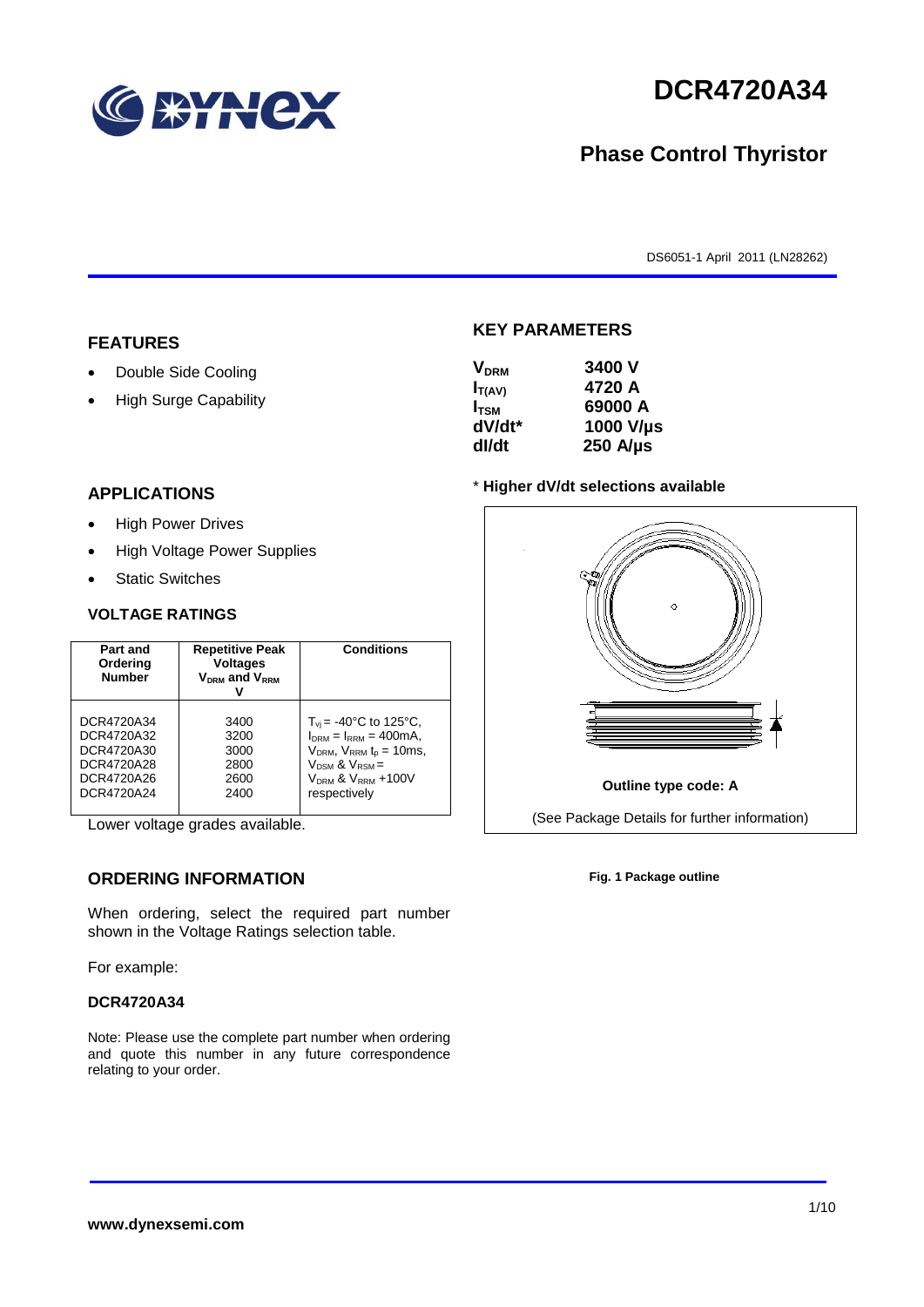

### **CURRENT RATINGS**

**Tcase = 60°C unless stated otherwise**

| Symbol              | <b>Parameter</b>                     | <b>Test Conditions</b>   |      | <b>Units</b> |  |  |
|---------------------|--------------------------------------|--------------------------|------|--------------|--|--|
|                     | Double Side Cooled                   |                          |      |              |  |  |
| $I_{T(AV)}$         | Mean on-state current                | Half wave resistive load | 4720 | A            |  |  |
| I <sub>T(RMS)</sub> | RMS value                            | $\overline{\phantom{a}}$ | 7410 | Α            |  |  |
| Iт                  | Continuous (direct) on-state current | $\overline{\phantom{a}}$ | 6670 | Α            |  |  |

#### **SURGE RATINGS**

| Symbol       | <b>Parameter</b>                        | <b>Test Conditions</b>                           | Max.  | Units             |
|--------------|-----------------------------------------|--------------------------------------------------|-------|-------------------|
| <b>I</b> TSM | Surge (non-repetitive) on-state current | 10ms half sine, $T_{\text{case}} = 125^{\circ}C$ | 69.0  | kA                |
| $l^2t$       | $I2t$ for fusing                        | $V_R = 0$                                        | 23.81 | MA <sup>2</sup> s |

#### **THERMAL AND MECHANICAL RATINGS**

| Symbol           | <b>Parameter</b>                      | <b>Test Conditions</b>    |    | Min.  | Max.   | <b>Units</b> |
|------------------|---------------------------------------|---------------------------|----|-------|--------|--------------|
| $R_{th(j-c)}$    | Thermal resistance – junction to case | Double side cooled        | DC |       | 0.0057 | °C/W         |
| $R_{th(c-h)}$    | Thermal resistance – case to heatsink | Double side cooled        | DC |       | 0.0015 | °C/W         |
| $T_{\nu j}$      | Virtual junction temperature          | <b>Blocking VDRM/VRRM</b> |    |       | 125    | °C           |
| $T_{\text{stg}}$ | Storage temperature range             |                           |    | $-40$ | 140    | °C           |
| $F_m$            | Clamping force                        |                           |    | 80    | 100    | kN           |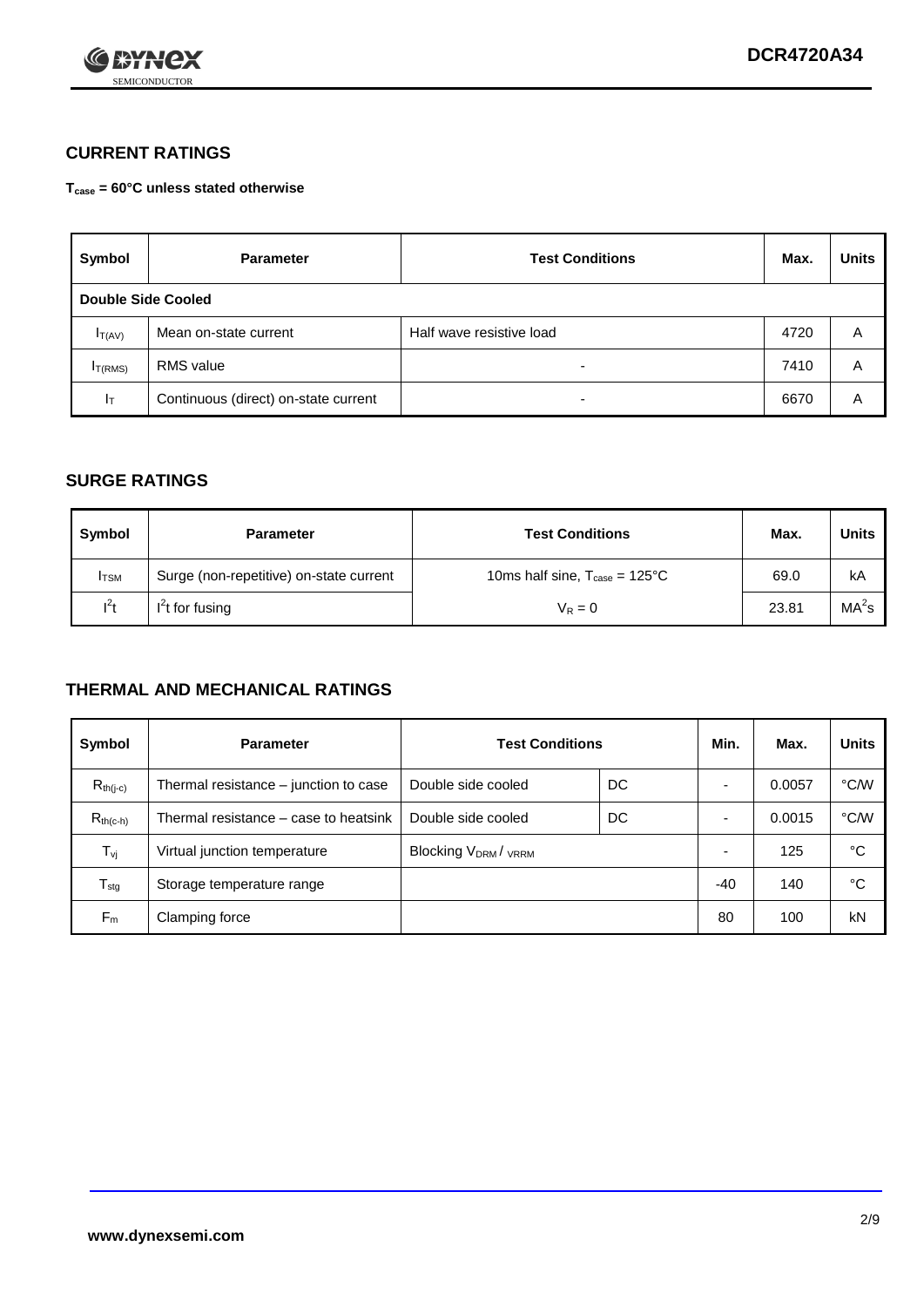

## **DYNAMIC CHARACTERISTICS**

| <b>Symbol</b>     | <b>Parameter</b>                              | <b>Test Conditions</b>                                                 |                                                      | Min.                     | Max.                     | <b>Units</b> |
|-------------------|-----------------------------------------------|------------------------------------------------------------------------|------------------------------------------------------|--------------------------|--------------------------|--------------|
| <b>IRRM</b> /IDRM | Peak reverse and off-state current            | At $V_{RRM}/V_{DRM}$ , $T_{case} = 125^{\circ}C$                       |                                                      | $\blacksquare$           | 400                      | mA           |
| dV/dt             | Max. linear rate of rise of off-state voltage |                                                                        | To 67% $V_{DRM}$ , T <sub>i</sub> = 125°C, gate open |                          | $\overline{\phantom{a}}$ | $V/\mu s$    |
| dl/dt             | Rate of rise of on-state current              | From 67% $V_{DRM}$ to 4000A                                            | Repetitive 50Hz                                      | $\overline{\phantom{a}}$ | 250                      | $A/\mu s$    |
|                   |                                               | Gate source 30V, 10 $\Omega$ ,                                         | Non-repetitive                                       | $\overline{\phantom{a}}$ | 1000                     | $A/\mu s$    |
|                   |                                               | $t_r$ < 0.5µs, T <sub>i</sub> = 125°C                                  |                                                      |                          |                          |              |
| $V_T$             | On-state voltage                              | $I_T = 3000A$ , $T_{case} = 125^{\circ}C$                              |                                                      |                          | 1.21                     | $\vee$       |
| $V_{T(TO)}$       | Threshold voltage                             | $T_{\text{case}} = 125^{\circ}C$                                       |                                                      | ٠                        | 0.86                     | $\vee$       |
| $r_{\text{T}}$    | On-state slope resistance                     | $T_{\text{case}} = 125^{\circ}C$                                       |                                                      | $\overline{\phantom{a}}$ | 0.115                    | $m\Omega$    |
| $t_{\rm gd}$      | Delay time                                    | $V_D = 67\%$ V <sub>DRM</sub> , gate source 30V, 10 $\Omega$           |                                                      | ÷,                       | 3.0                      | μs           |
|                   |                                               | $t_r = 0.5 \mu s$ , $T_i = 25^{\circ}C$                                |                                                      |                          |                          |              |
| $t_{q}$           | Turn-off time                                 | $T_i$ = 125°C, $V_R$ = 100V, dl/dt = 1.5A/us,                          |                                                      | ٠                        | 600                      | μs           |
|                   |                                               | $dV_{DR}/dt = 20V/\mu s$ linear to 67% $V_{DRM}$                       |                                                      |                          |                          |              |
| $Q_{\rm S}$       | Stored charge                                 | $I_T = 2000A$ , tp = 1000us, $T_i = 125$ °C,<br>$dl/dt = 1.5A/\mu s$ , |                                                      |                          | 4000                     | μC           |
| $I_{RR}$          | Reverse recovery current                      |                                                                        |                                                      |                          | 100                      | A            |
| IL.               | Latching current                              | $T_i = 25^{\circ}C$ ,                                                  |                                                      | -                        | 1                        | Α            |
| Iн                | Holding current                               | $T_i = 25^{\circ}C,$                                                   |                                                      |                          | 200                      | mA           |

### **GATE TRIGGER CHARACTERISTICS AND RATINGS**

| Symbol          | <b>Parameter</b>         | <b>Test Conditions</b>                       | Max. | <b>Units</b> |
|-----------------|--------------------------|----------------------------------------------|------|--------------|
| V <sub>GT</sub> | Gate trigger voltage     | $V_{DRM} = 5V$ , $T_{case} = 25^{\circ}C$    | 3    | V            |
| $\rm V_{GD}$    | Gate non-trigger voltage | At 40% $V_{DRM}$ , $T_{case} = 125^{\circ}C$ | TBD  | V            |
| Iст             | Gate trigger current     | $V_{DRM} = 5V$ , $T_{case} = 25^{\circ}C$    | 300  | mA           |
| lgp             | Gate non-trigger current | At 40% $V_{DRM}$ , $T_{case} = 125^{\circ}C$ | TBD  | mA           |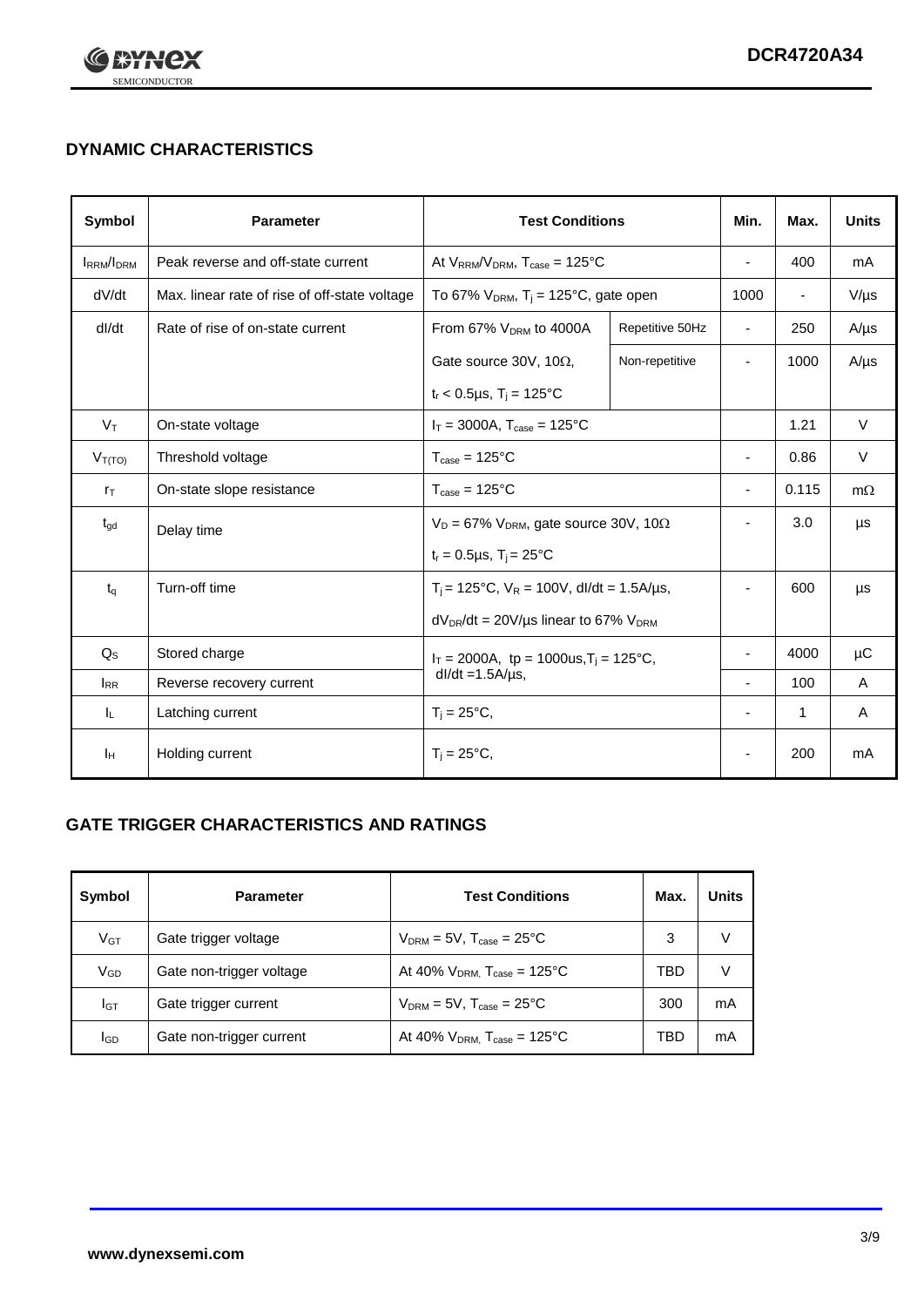

## **CURVES**



**Fig.2 Maximum &minimum on-state characteristics**



**Fig.3 Maximum (limit) transient thermal impedance – junction to case (°C/W)**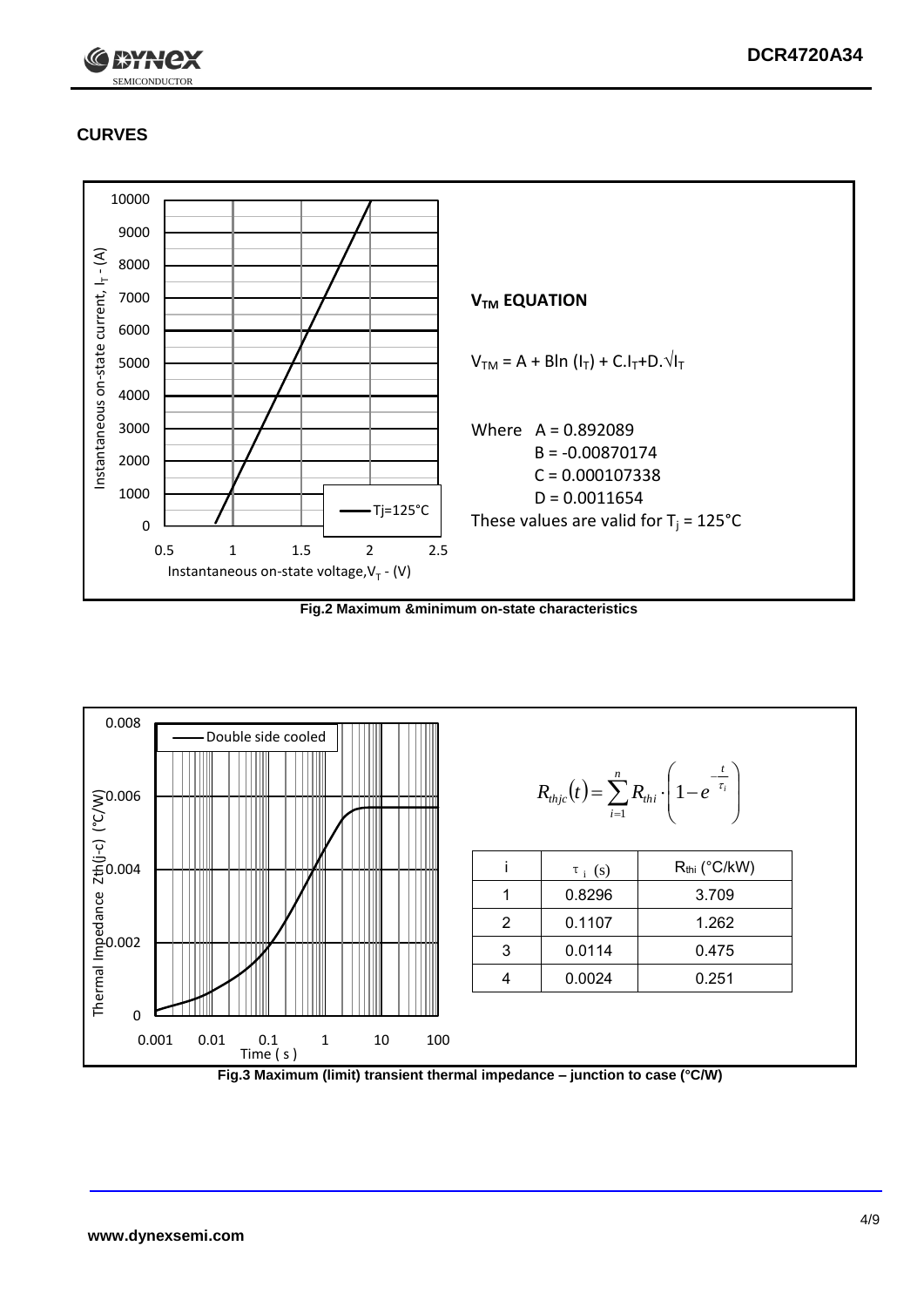





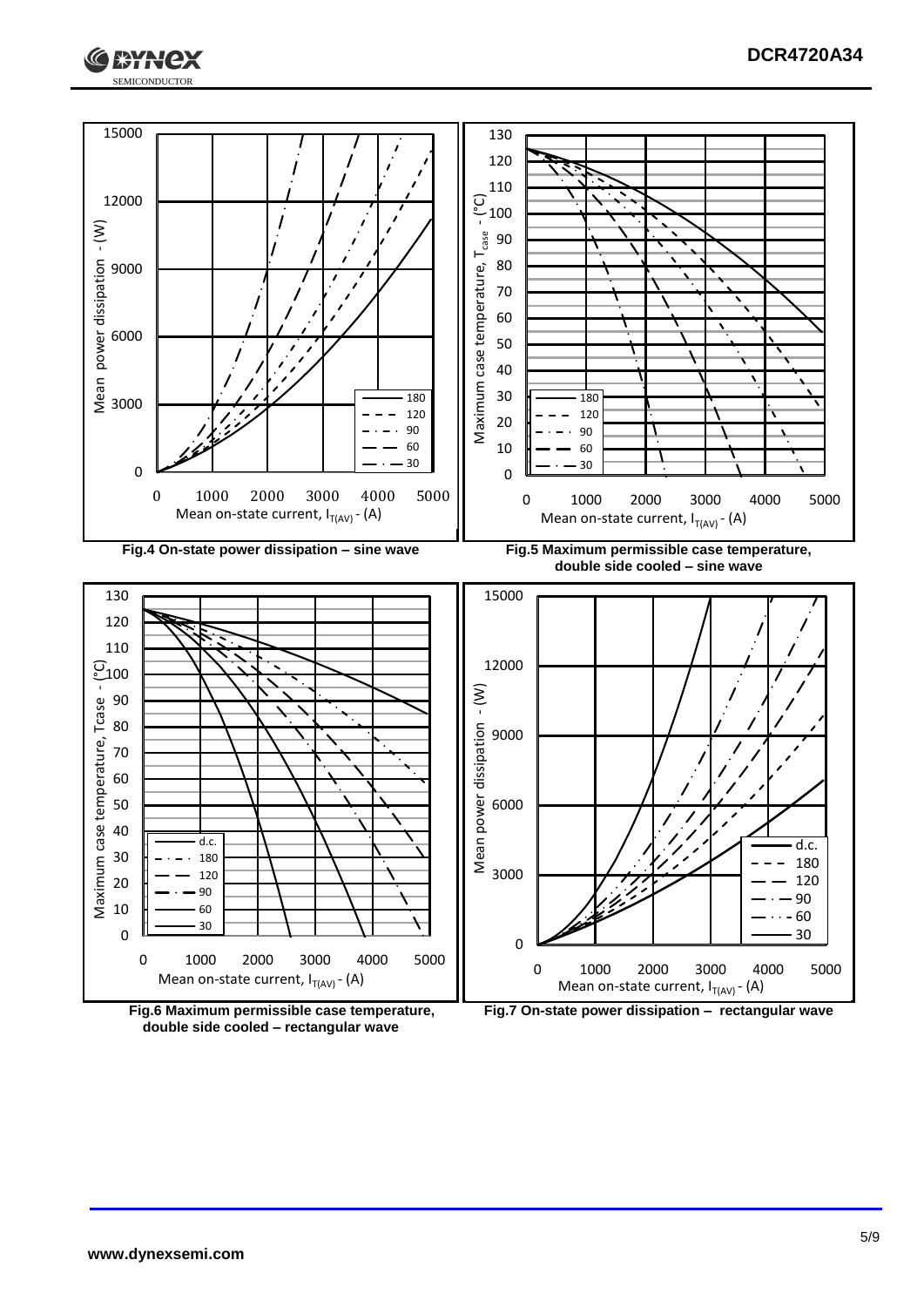





 $1*Y$ 

lex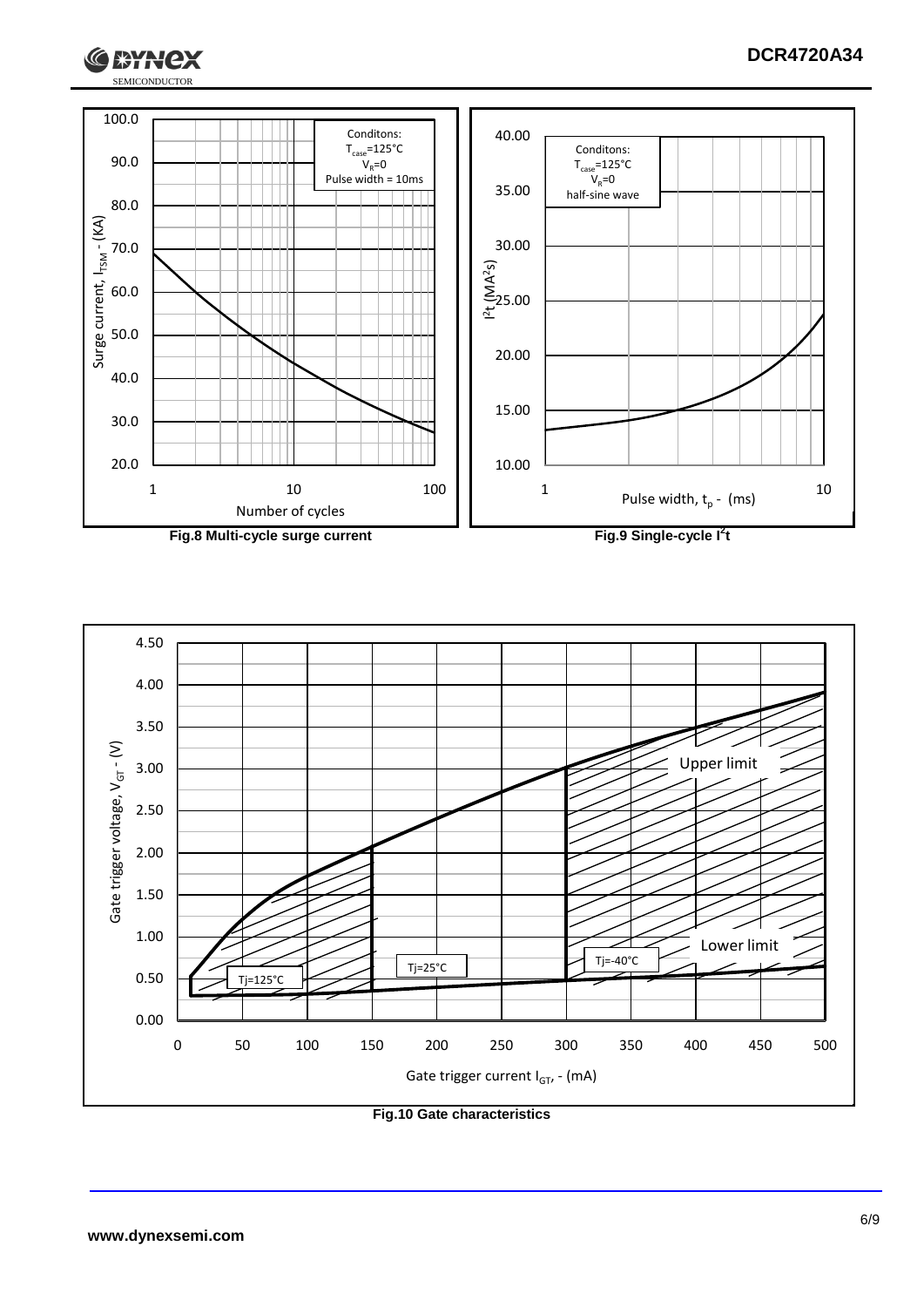



**Fig.11 Gate characteristics**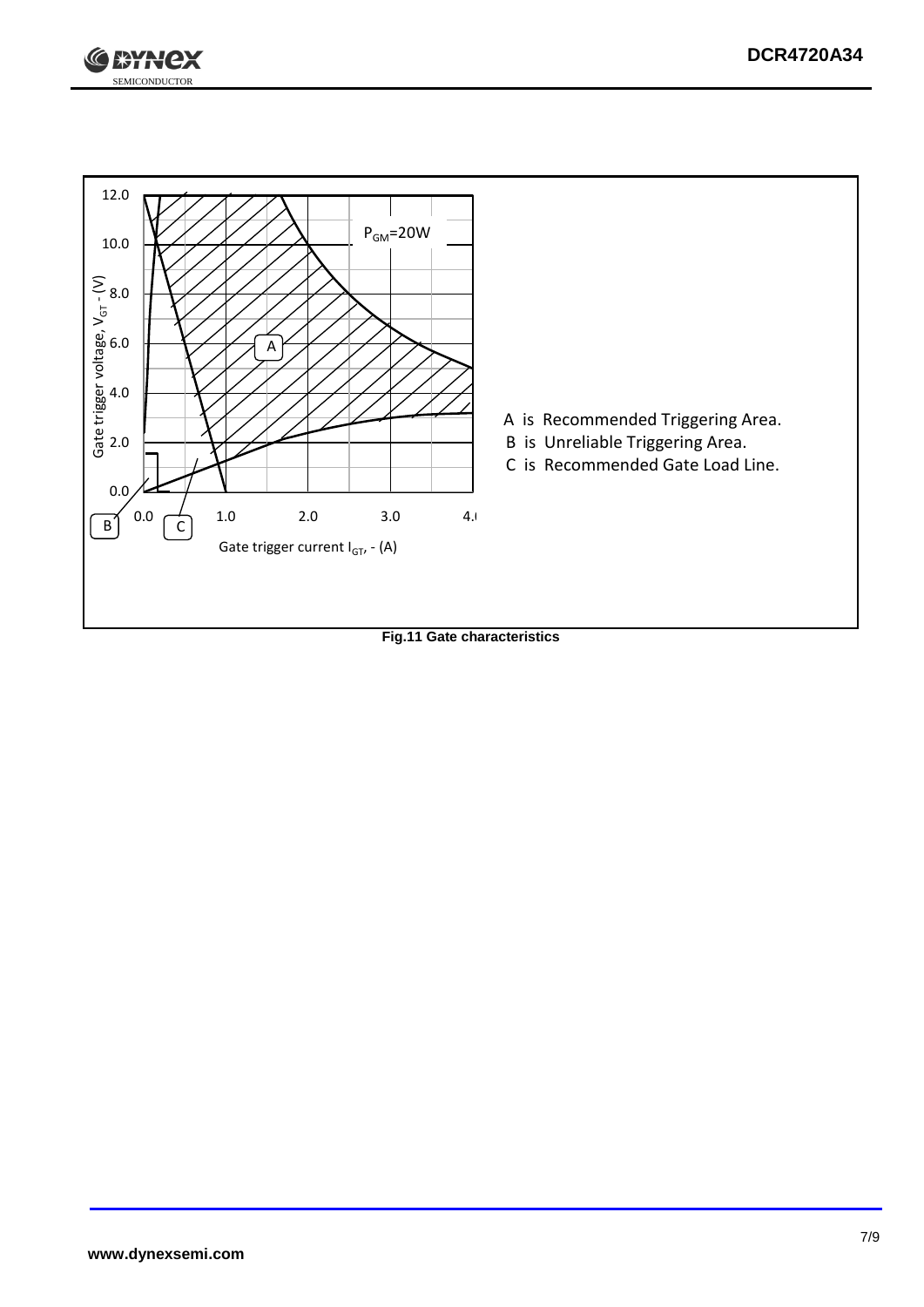

#### **PACKAGE DETAILS**

For further package information, please contact Customer Services. All dimensions in mm, unless stated otherwise. DO NOT SCALE.



**Fig.12 Package outline**